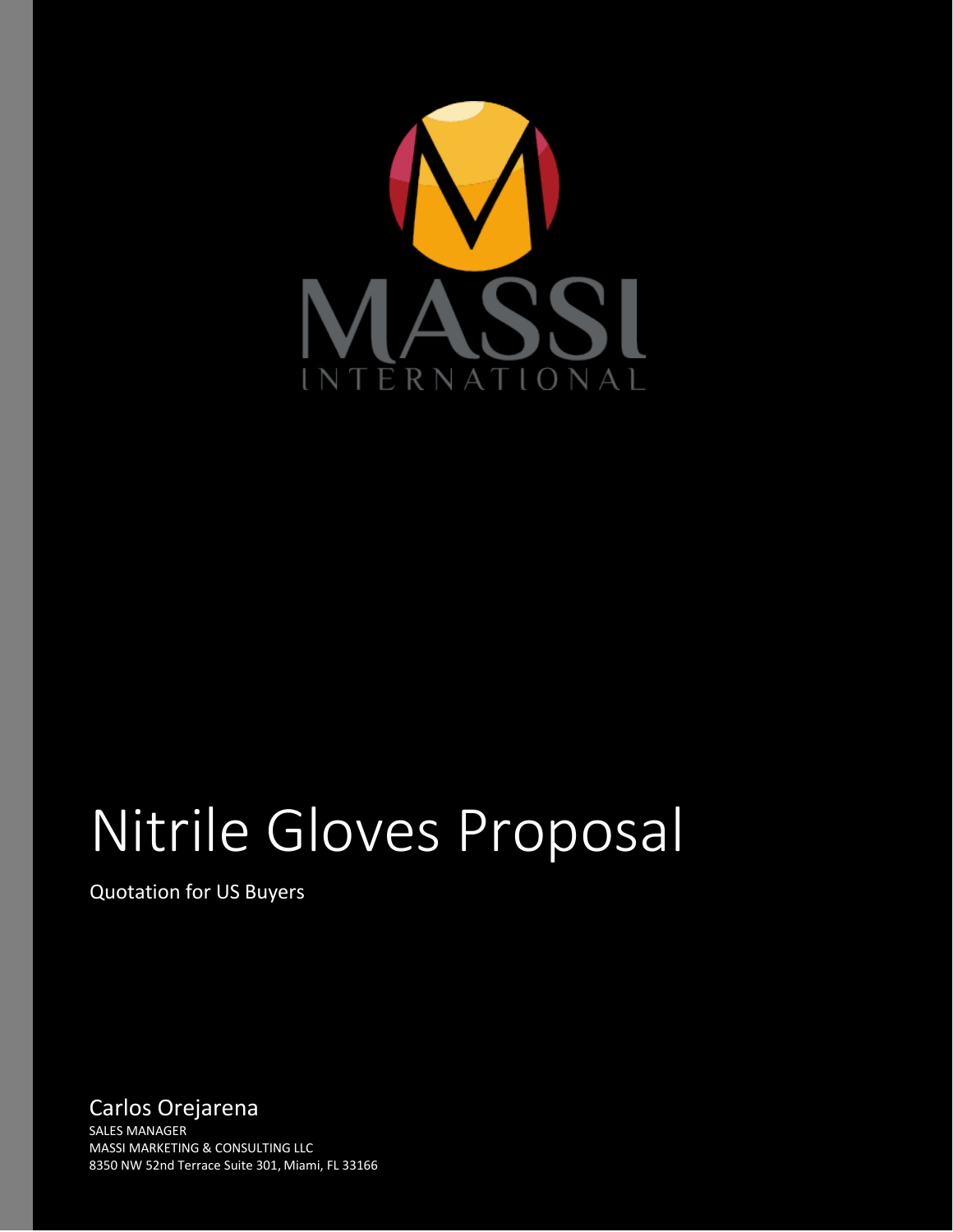

**MASSI MARKETING & CONSULTING LLC** Massi Health Division 8350 NW 52nd Terrace Suite 301, Miami, FL 33166 PH: +1786-306-56-77 E[: info@massicorp.com](mailto:info@massicorp.com) E: info@massinetwork.com E: massihealth@gmail.com W[: https://massinetwork.com/massi-health-division-1](https://massinetwork.com/massi-health-division-1)

Miami, September 5th, 2020

Dear Customers and Partners,

First of all is a pleasure to send you the quotation for your request of 50 million boxes of 100 gloves/box CIF United States port. Remember that our Minimum Order Quantity (MOQ) is 1 million boxes.

Please find below the corresponding the Sales and Purchase procedure and the options of gloves that we can offer for you.

#### **Important considerations for our customers:**

1. This Proposal is a result of the quotation that we obtain from our partners and distributors who have the relationship and contracts with factories.

2. Original factory product at market prices. Manufacturer's warranty.

3. The customer does not pay for the product until arriving in the United States and being inspected by their team. So, you are going to pay only when you receive the product.

4. SGS, certificates of conformity, BL, packing list, etc. are delivered. BEFORE the arrival in the USA and the release of funds

5. Delivery time: 7 to 21 days depending on the port of arrival, transport, quantity, and requirements of the product

#### **Product:**

1. Nitrile gloves without powder for medical use (3mm or greater)

2. Main brands as required by the client (You can choose any brand like: Superieur, Hartalega, SkyMed, vGloves, Cranberry (gloves per box are different so price is different too, etc.))

#### **Quotation:**

Approximate price (varies daily): using **50 million boxes** units as a base

**Option 1:** CIF USA (100% maritime): **US \$ 7.90, with arrival in 3 weeks Option 2:** CIF / CIP USA (20% air / 80% sea): **US \$ 8.40 Air: 5 million week one and 5 million week two**

#### **Sea: 40 million week three**

NOTE: times run from the formalization of the funds (see attached SOP)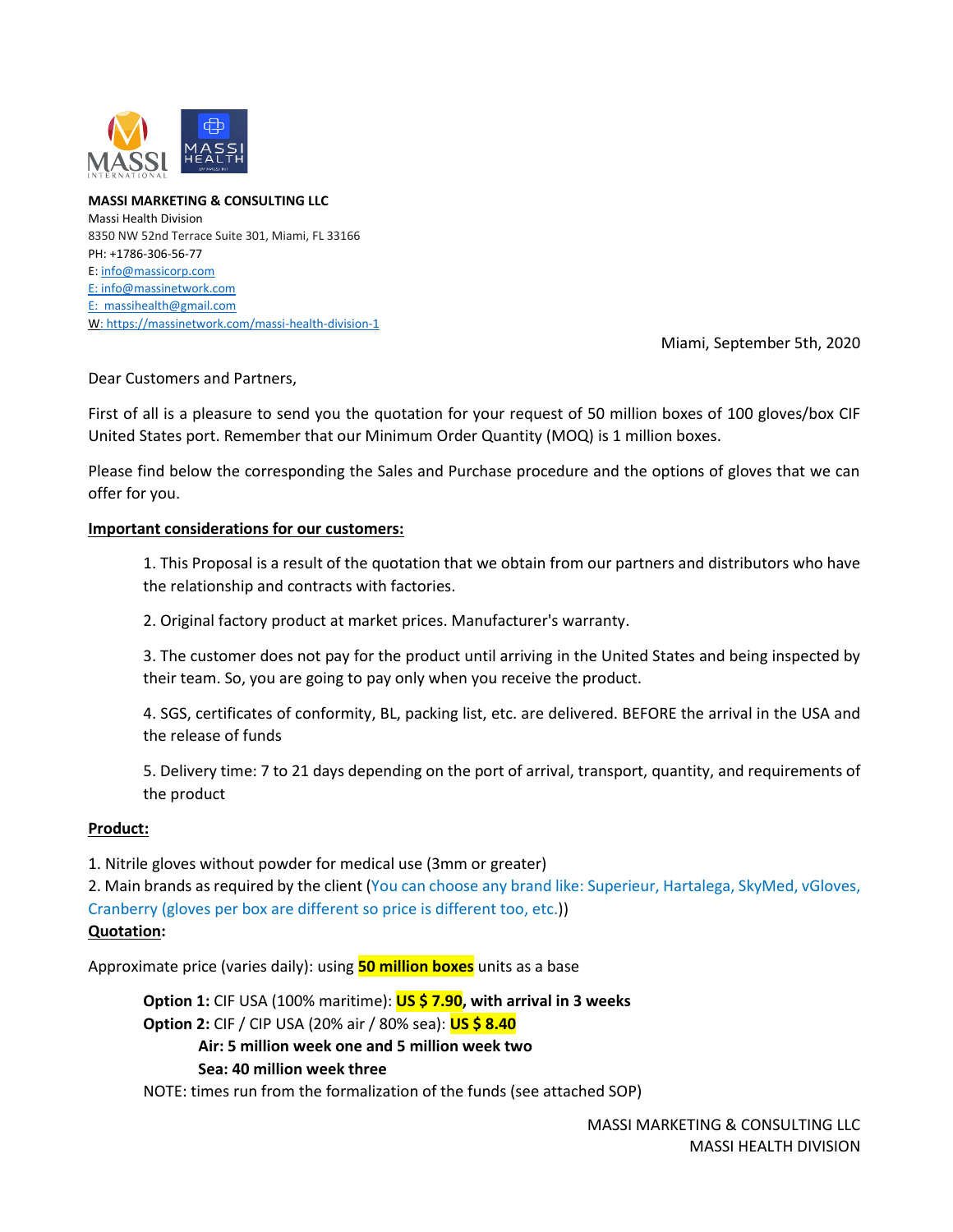

## **VALIDATED DIFFERENT PURCHASE OPTIONS**

## **FOB PURCHASES**

- 1. Prices from US\$7.10
- 2. Minimum: 1 million boxes
- 3. Delivery Start: 14 days
- 4. Current maximum capacity: 50mio per week \*paid when boarding but includes freight and insurance

## **ON THE GROUND**

1. We can assist reselling the product based on your target price



## **CIF PURCHASES**

- 1. CIF USA prices from **US\$\$7.90**
- 2. Minimum:1million boxes
- 3. Delivery Start: 21 days by sea or 7 days by air (+MK price). First two deliveries by air.
- 4. Current maximum capacity: 50mio per week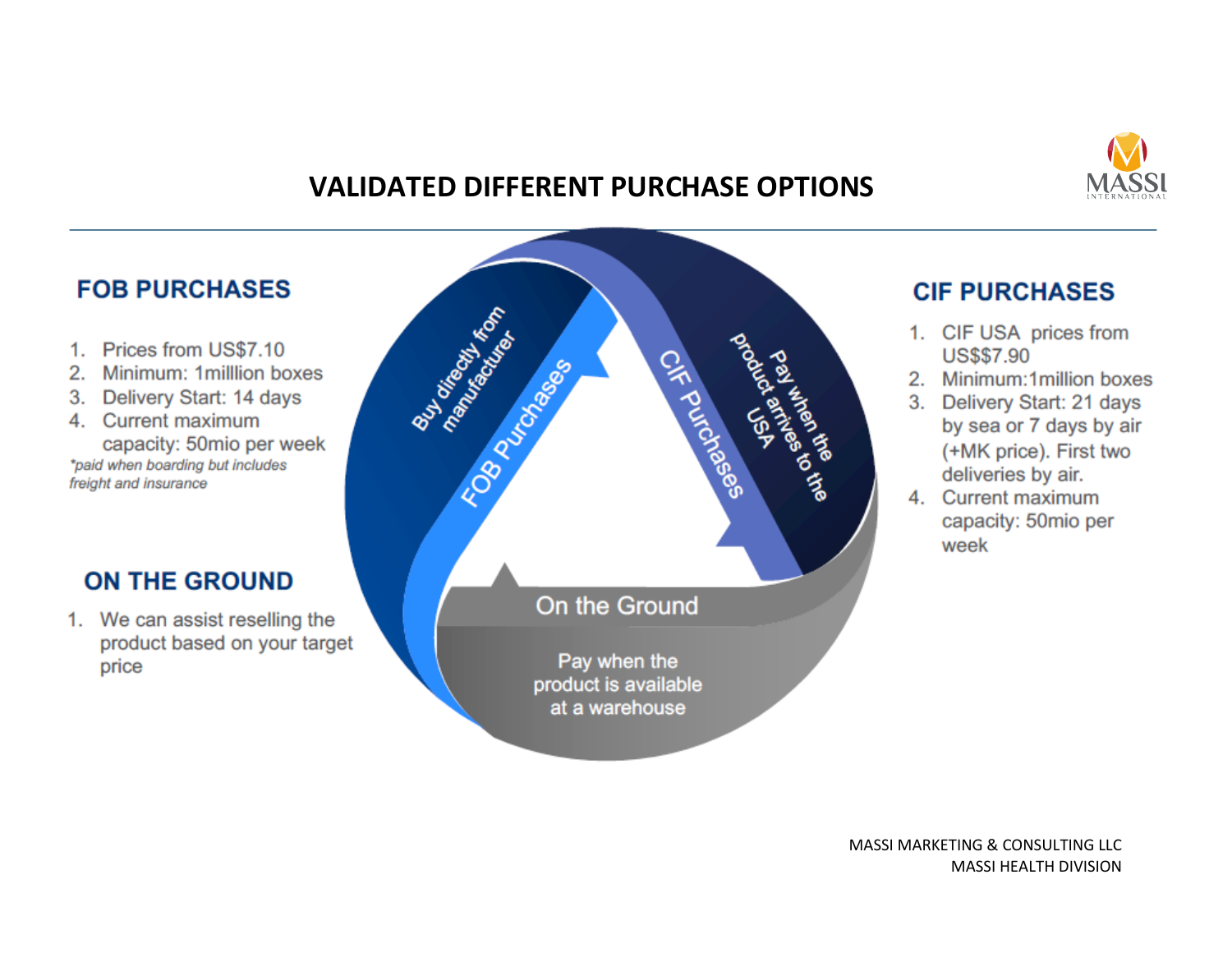## **SOP**



### **OPTION 2: CIF PURCHASE (PAY AT ARRIVAL 7-21 DAYS LATER)**

- Capacity to finance from US\$1mio to US\$230mio operations. Product: top selling brands with FDA approval 1.
- CIF prices from US\$7,90 (by sea) add \$3 per box MK Price today (by air). Product can de delivered DPP for additional fees 2.
- Product ordered after SPA is signed, and escrow or L/C is funded. 3.
- Delivery Schedule: up to 20mio boxes per week 7 21 days after the documentation is submitted 4.
- 5. Process:
	- Buyer submits a LOI (day 0) a)
	- Seller provides and Buyer signs PRODUCTION SPA (day 1) b)
	- Buyer funds escrow account for contract value or 3 weeks purchases depending on delivery terms (day 2) C)
	- Goods are produced and shipped to Buyer based on Production/Shipping schedule d)
	- Product lands in the USA with cleared customs e)
	- Escrow is drawn upon for the value of the delivered goods f)
	- Above continues until all goods are produced and delivered, and contract is fulfilled g)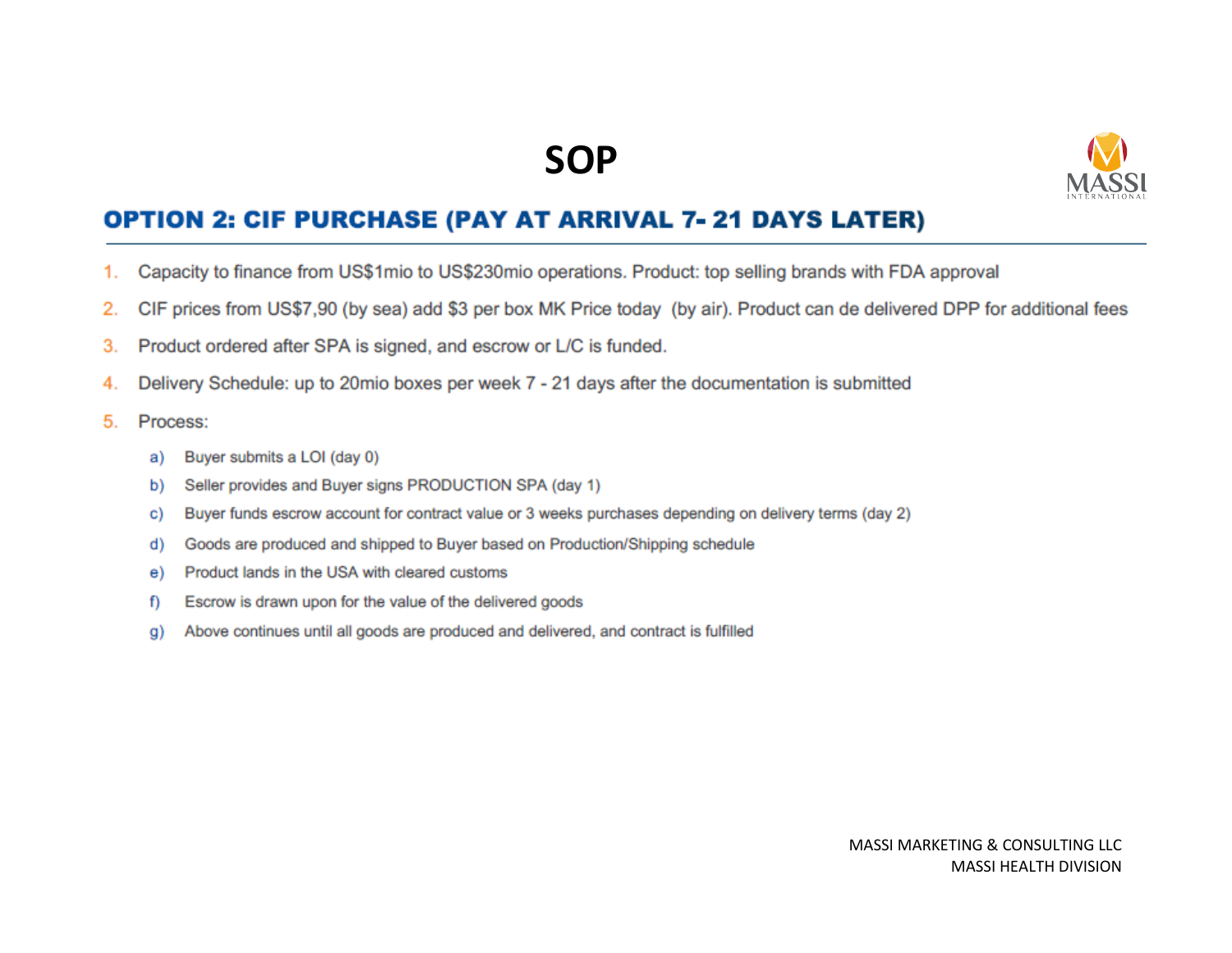## **Timeline for Purchase and Delivery**





- Buyer submits a LOI, Agreement and NC-NDA  $1<sup>1</sup>$
- 2. Seller sources production line for the transaction and propose options to the Buyer
- $3<sub>1</sub>$ Buyer provided with Factory Schedule that meets their LOI
- Parts sign SPA  $4<sup>1</sup>$
- $1.$ Buyer funds escrow account for contract value or 3 weeks production requirements for on-going contracts
- $2.$ Goods are produced based on production/supply schedule
- SGS and certificate of conformity issued 3
- Export documents issued by Seller  $1<sub>1</sub>$
- 2. Goods reception by freight company (containers' locks codes reported on Packing List)
- $3<sub>1</sub>$ Goods are shipped to Buyer based on shipping schedule
- SGS, BL/AWB, Packing List, Invoice, Factory Paperwork, 4. FDA Certificate provided to Buyer PRIOR to goods arrival at USA destination port
- 1. Product arrives in the USA with appropriate documentation to clear customs (Incoterms CIF/CIP).
- 2. Buyer inspects/receives goods at the port of arrival (24-48 hrs upon arrival)
- 3. Escrow is drawn for payments
- 1. Above (parts II to IV) continues until all goods are produced and delivered and contract is completely fulfilled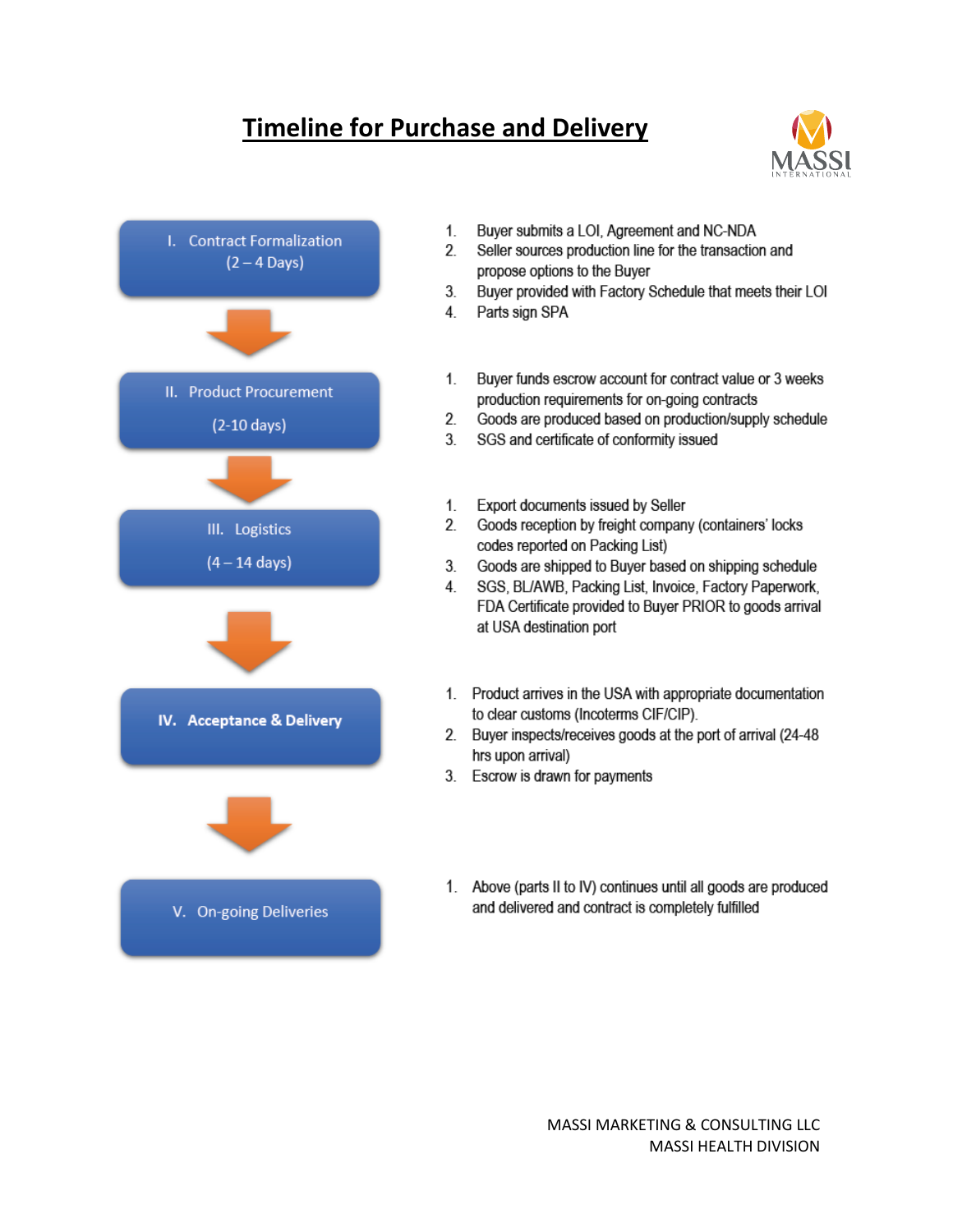

MASSI MARKETING & CONSULTING LLC MASSI HEALTH DIVISION